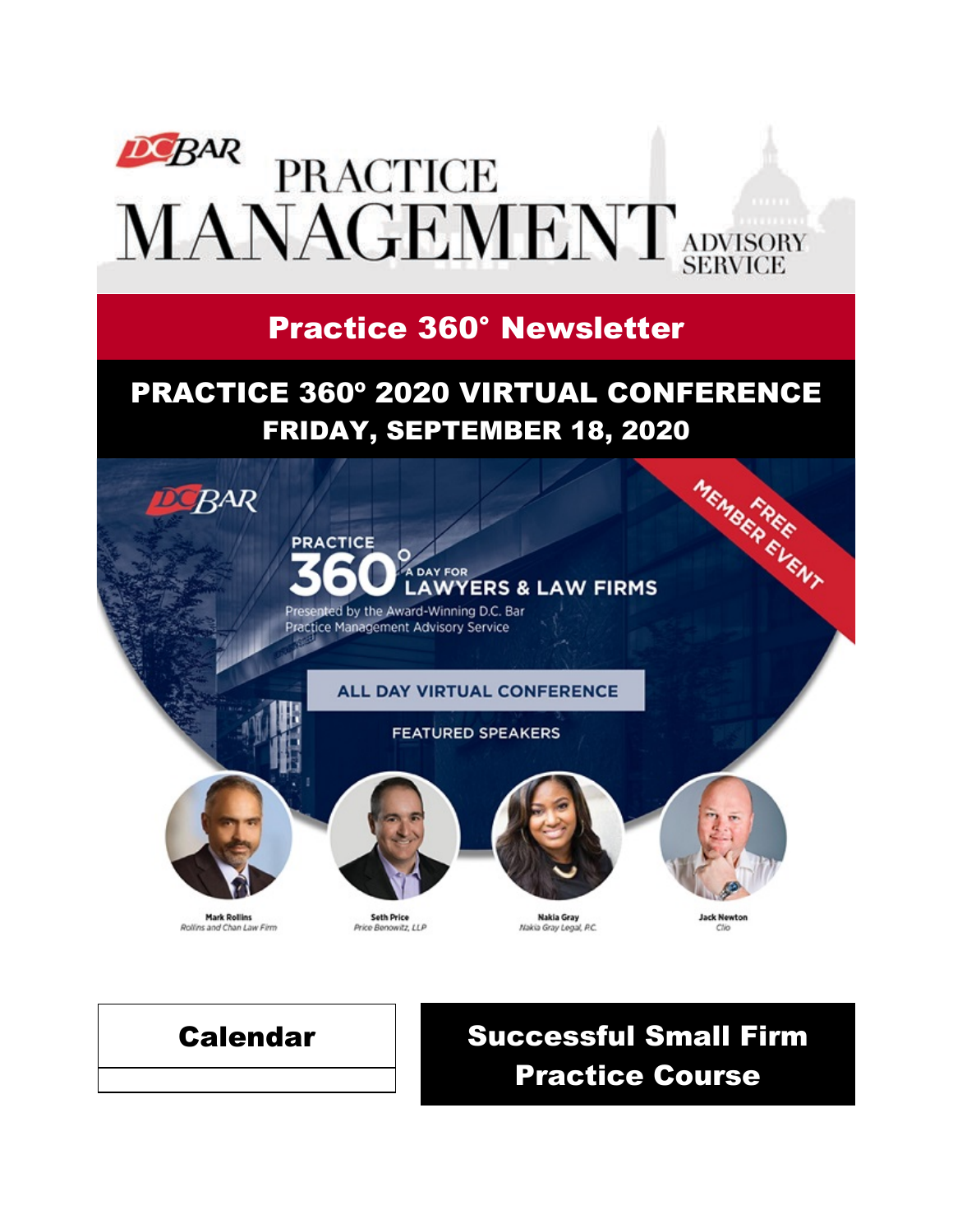#### Networking

Join us for Networking on Zoom following each Lunch and Learn session.

(See schedule on the right.)

### COVID-19 Resources

[Coping During COVID-19: You Are](https://www.dcbar.org/news-events/news/coping-during-covid-19-you-are-not-alone?utm_source=Real%20Magnet&utm_medium=INSERT_CHANNEL&utm_campaign=INSERT_LINK_ID)  [Not Alone](https://www.dcbar.org/news-events/news/coping-during-covid-19-you-are-not-alone?utm_source=Real%20Magnet&utm_medium=INSERT_CHANNEL&utm_campaign=INSERT_LINK_ID) (D.C. Bar, Lawyer Assistance Program)

[COVID-19 and Well-Being](https://dcbarcms-uat3.i3digital.com/DCBar/i3Base/DCBar/For%20Lawyers/Lawyer%20Assistance%20Program/PDFs/covid-19-and-well-being.pdf) (D.C. Bar, Lawyer Assistance Program)

[Well-Being Tips for Working at](https://dcbarcms-uat3.i3digital.com/DCBar/i3Base/DCBar/For%20Lawyers/Lawyer%20Assistance%20Program/PDFs/Wellness-Tips-Working-From-Home.pdf)  [Home](https://dcbarcms-uat3.i3digital.com/DCBar/i3Base/DCBar/For%20Lawyers/Lawyer%20Assistance%20Program/PDFs/Wellness-Tips-Working-From-Home.pdf) (D.C. Bar, Lawyer Assistance Program)

[Bracing for the Unexpected: Disaster](https://www.dcbar.org/news-events/news/bracing-for-the-unexpected-disaster-preparedness-f?utm_source=Real%20Magnet&utm_medium=INSERT_CHANNEL&utm_campaign=INSERT_LINK_ID)  [Preparedness for Lawyers](https://www.dcbar.org/news-events/news/bracing-for-the-unexpected-disaster-preparedness-f?utm_source=Real%20Magnet&utm_medium=INSERT_CHANNEL&utm_campaign=INSERT_LINK_ID) (D.C. Bar, Practice Management Advisory Service)

[Quick Start Guide to Launching a](https://www.dcbar.org/getmedia/d28b7c4b-3dcb-419e-828d-fdc2340588f9/Career-disruption-setting-up-a-law-firm-quickly-resources?utm_source=Real%20Magnet&utm_medium=INSERT_CHANNEL&utm_campaign=INSERT_LINK_ID)  [Firm During the Pandemic](https://www.dcbar.org/getmedia/d28b7c4b-3dcb-419e-828d-fdc2340588f9/Career-disruption-setting-up-a-law-firm-quickly-resources?utm_source=Real%20Magnet&utm_medium=INSERT_CHANNEL&utm_campaign=INSERT_LINK_ID) (D.C. Bar, Practice Management Advisory Service)

[New Law Firm Quick Start](https://www.dcbar.org/getmedia/34a3addd-9a13-4fc7-8e68-fbc2be8b50e0/Quick-start-Tech-Guide-final?utm_source=Real%20Magnet&utm_medium=INSERT_CHANNEL&utm_campaign=INSERT_LINK_ID)  [Technology Guide](https://www.dcbar.org/getmedia/34a3addd-9a13-4fc7-8e68-fbc2be8b50e0/Quick-start-Tech-Guide-final?utm_source=Real%20Magnet&utm_medium=INSERT_CHANNEL&utm_campaign=INSERT_LINK_ID) (D.C. Bar, Practice Management Advisory Service)

[Working Remotely During the](https://www.dcbar.org/news-events/news/working-remotely-during-the-pandemic-a-guide-to-ba?utm_source=Real%20Magnet&utm_medium=INSERT_CHANNEL&utm_campaign=INSERT_LINK_ID)  [Pandemic: A Guide to Bar Member](https://www.dcbar.org/news-events/news/working-remotely-during-the-pandemic-a-guide-to-ba?utm_source=Real%20Magnet&utm_medium=INSERT_CHANNEL&utm_campaign=INSERT_LINK_ID)  [Benefits](https://www.dcbar.org/news-events/news/working-remotely-during-the-pandemic-a-guide-to-ba?utm_source=Real%20Magnet&utm_medium=INSERT_CHANNEL&utm_campaign=INSERT_LINK_ID) (D.C. Bar, Practice Management Advisory Service)

[Legal Ethics in the Age of](https://www.dcbar.org/news-events/news/legal-ethics-in-the-age-of-the-coronavirus?utm_source=Real%20Magnet&utm_medium=INSERT_CHANNEL&utm_campaign=INSERT_LINK_ID)  [Coronavirus](https://www.dcbar.org/news-events/news/legal-ethics-in-the-age-of-the-coronavirus?utm_source=Real%20Magnet&utm_medium=INSERT_CHANNEL&utm_campaign=INSERT_LINK_ID) (D.C. Bar, Legal Ethics Program)

The Successful Small Firm Practice Course begins September 14 with eight Monday sessions (12-2 p.m.) and on October 3 with two all-day Saturday sessions. Sessions will be presented on Zoom. The Course is all about starting, growing and managing a law firm and differs from Basic Training in that it explores many topics in-depth with attendees creating work product for evaluation during the sessions.

Rochelle D. Washington will lead the Monday, Noon-2 p.m. sessions on September 14, 21, 28; October 5, 19, 26; November 2 & 9.

Daniel M. Mills will lead the Saturday sessions, 8:30 a.m. - 4:30 p.m., on October 3 & November 7.

#### Register by sending an email

to [smallfirmcourse@dcbar.org](mailto:SmallFirmCourse@DCBar.org) and indicating whether you will be attending the Monday or Saturday sessions. The Course is free for D.C. Bar members and their law firm staff.

## Lunch and Learn

**Due to the pandemic, key Bar services, including PMAS programs, are currently only available online via videoconference.**

#### **All Lunch and Learn programs begin at Noon.**

Register for any or all at [lunchandlearn@dcbar.org](mailto:lunchandlearn@dcbar.org?subject=Lunch%20and%20Learn)

#### **August 6, 2020**

Security for Lawyers Working Remotely, presented by Sharon D. Nelson and John W. Simek of [Sensei](https://senseient.com/)  [Enterprises.](https://senseient.com/)

#### **[Register](https://join.dcbar.org/eWeb/DynamicPage.aspx?site=dcbar&webcode=EventInfo&Reg_evt_key=222a4f36-2deb-48cd-b522-f665d072a4de&RegPath=EventRegFees&FreeEvent=&Event=Lunch%20and%20Learn:%20Security%20for%20Lawyers%20Working%20Remotely%20(Online%20Only)&FundraisingEvent=&evt_guest_limit=9999&utm_source=Real%20Magnet&utm_medium=INSERT_CHANNEL&utm_campaign=INSERT_LINK_ID)**

**August 20, 2020** Managing a Profitable Practice with Purpose: Financial Strategies for Small Firm Lawyers, presented by [Jessica](https://www.jessicamedinallc.com/) Medina of Jessica [Medina LLC.](https://www.jessicamedinallc.com/)

**[Register](https://join.dcbar.org/eWeb/DynamicPage.aspx?site=dcbar&webcode=EventInfo&Reg_evt_key=6de66dfa-988f-4bf3-bd5a-a9c3478bc473&RegPath=EventRegFees&FreeEvent=&Event=Lunch%20and%20Learn:%20Managing%20a%20Profitable%20Practice%20with%20Purpose:%20Financial%20Strategies%20for%20Small%20Firm%20Lawyers%20(Online%20Only)&FundraisingEvent=&evt_guest_limit=9999&utm_source=Real%20Magnet&utm_medium=INSERT_CHANNEL&utm_campaign=INSERT_LINK_ID)**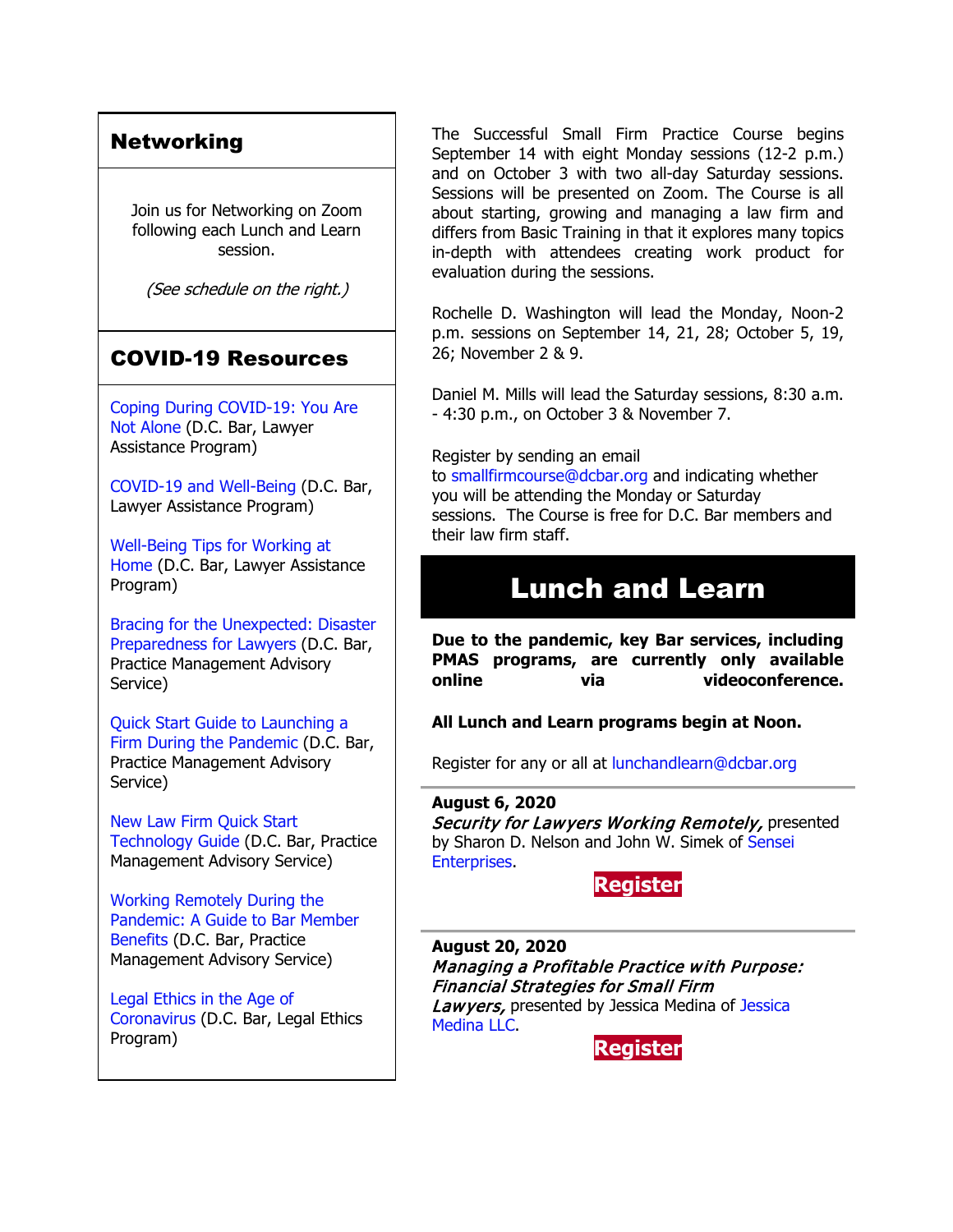[Link to other D.C. Bar Covid-19](https://www.dcbar.org/for-lawyers/membership/covid-19-resources?utm_source=Real%20Magnet&utm_medium=INSERT_CHANNEL&utm_campaign=INSERT_LINK_ID)  **[Resources](https://www.dcbar.org/for-lawyers/membership/covid-19-resources?utm_source=Real%20Magnet&utm_medium=INSERT_CHANNEL&utm_campaign=INSERT_LINK_ID)** 

#### PMAS Events

**August 6** – Lunch and Learn, Security for Lawyers Working Remotely **August 12** – Day 1 of Basic Training & Beyond **August 19** – Day 2 of Basic Training & Beyond **August 20** – Lunch and Learn, Managing a Profitable Practice with Purpose: Financial Strategies for Small Firm Lawyers **August 27** – Lunch and Learn, Livestream Like a Pro: Essentials for Hosting Safe and Professional Livestreams on LinkedIn, Facebook, YouTube and Periscope

#### **Ethics**

Here is new ethics guidance on **Acceptance of Crytocurrency as Payment for Legal Fees.** [Legal](https://www.dcbar.org/For-Lawyers/Legal-Ethics/Ethics-Opinions/Ethics-Opinion-378?utm_source=Real%20Magnet&utm_medium=INSERT_CHANNEL&utm_campaign=INSERT_LINK_ID)  [Ethics Opinion 378](https://www.dcbar.org/For-Lawyers/Legal-Ethics/Ethics-Opinions/Ethics-Opinion-378?utm_source=Real%20Magnet&utm_medium=INSERT_CHANNEL&utm_campaign=INSERT_LINK_ID)

### Other Events

[Continuing Legal Education programs](https://join.dcbar.org/eweb/DynamicPage.aspx?Site=DCBar&WebKey=cbe606bc-88d4-4d37-872c-f48d412a59e5&evt_etc_key=7aaf572d-f662-422f-9fe7-0ae3f4b705be&utm_source=Real%20Magnet&utm_medium=INSERT_CHANNEL&utm_campaign=INSERT_LINK_ID)

[Communities Events](https://join.dcbar.org/eweb/DynamicPage.aspx?site=dcbar&webcode=EventList&utm_source=Real%20Magnet&utm_medium=INSERT_CHANNEL&utm_campaign=INSERT_LINK_ID)

[Pro Bono Center training programs](https://www.dcbar.org/pro-bono/resources-and-training/pro-bono-center-training-program?utm_source=Real%20Magnet&utm_medium=INSERT_CHANNEL&utm_campaign=INSERT_LINK_ID)

**August 27, 2020** Livestream Like a Pro: Essentials for Hosting Safe and Professional Livestreams on LinkedIn, Facebook, YouTube and Periscope, presented by Tasha (TC) Cooper of [UpwardAction LLC.](https://upwardaction.com/)

![](_page_2_Picture_10.jpeg)

Read more at **[Small Firm Lunch](https://www.dcbar.org/for-lawyers/practice-management-advisory-service/courses-and-trainings/small-firm-lunch-and-learn-series?utm_source=Real%20Magnet&utm_medium=INSERT_CHANNEL&utm_campaign=INSERT_LINK_ID) and Learn Series**

All programs begin at Noon. You may attend by Zoom video conference. Register for any or all [here.](https://www.dcbar.org/for-lawyers/practice-management-advisory-service/courses-and-trainings/small-firm-lunch-and-learn-series?utm_source=Real%20Magnet&utm_medium=INSERT_CHANNEL&utm_campaign=INSERT_LINK_ID)

The Lunch and Learn Series is [here.](https://www.dcbar.org/for-lawyers/practice-management-advisory-service/courses-and-trainings/small-firm-lunch-and-learn-series?utm_source=Real%20Magnet&utm_medium=INSERT_CHANNEL&utm_campaign=INSERT_LINK_ID) New programs are added regularly. Recordings and materials from recent programs are [here.](https://www.dcbar.org/for-lawyers/practice-management-advisory-service/courses-and-trainings/small-firm-lunch-and-learn-series/past-lunch-and-learn-programs?utm_source=Real%20Magnet&utm_medium=INSERT_CHANNEL&utm_campaign=INSERT_LINK_ID) If you have an idea for a program, let us know at: [lunchandlearn@dcbar.org.](mailto:lunchandlearn@dcbar.org)

And if you missed Affordable Tools, Tech, and Talent to Run a Small Law Firm Remotely with Maddy Martin; Overcoming the Crisis: How to Retool your Marketing to Stay Connected and Relevant with Mary Ellen Hickman; Running on Empty: Burnout in the Legal Profession with Niki Irish; Clearing Clutter, **Tuning in to Time, Space & Mind with Niki Irish &** Tracy Huang; or Mary Ellen Hickman on Help, I Have No Time for Marketing, here are the recordings and [materials.](https://www.dcbar.org/for-lawyers/practice-management-advisory-service/courses-and-trainings/small-firm-lunch-and-learn-series/past-lunch-and-learn-programs?utm_source=Real%20Magnet&utm_medium=INSERT_CHANNEL&utm_campaign=INSERT_LINK_ID)

# Basic Training & Beyond

Our monthly [Basic Training & Beyond](https://www.dcbar.org/for-lawyers/practice-management-advisory-service/courses-and-trainings/basic-training-beyond?utm_source=Real%20Magnet&utm_medium=INSERT_CHANNEL&utm_campaign=INSERT_LINK_ID)**,** is set for August 12 and 19 (9:15 a.m.  $-$  4:30 p.m.) We will meet by Zoom videoconference. [Register here.](https://www.dcbar.org/for-lawyers/practice-management-advisory-service/courses-and-trainings/basic-training-beyond?utm_source=Real%20Magnet&utm_medium=INSERT_CHANNEL&utm_campaign=INSERT_LINK_ID)

This program has been presented 256 times for more than 3,800 lawyers over the last twelve years and many have launched and are operating small law firms. We keep in touch with many small firms and what we learn informs the content for this program.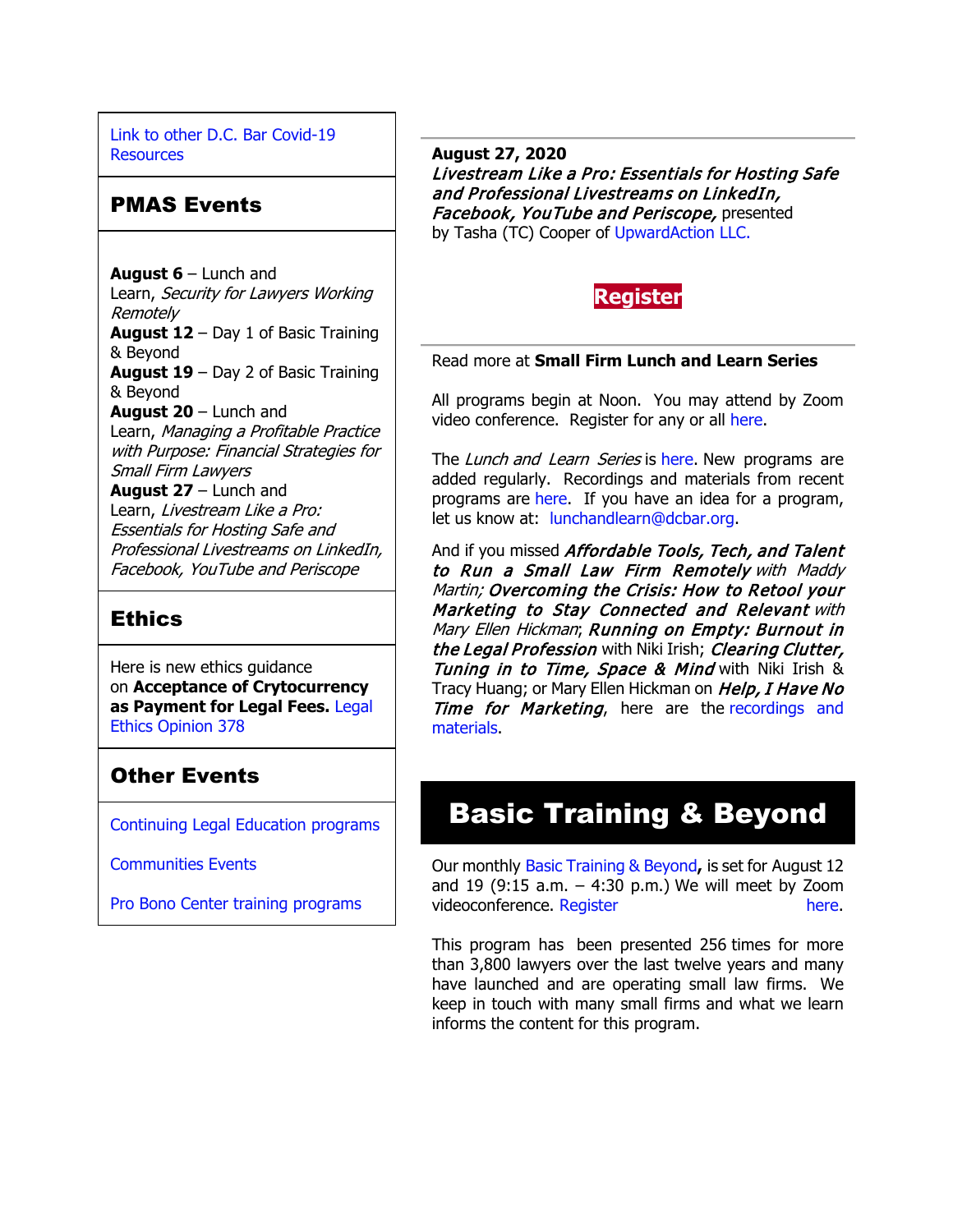# PMAS Links and Free Downloads

[Law Firm Management Assessment \(Self-Check\)](https://www.dcbar.org/for-lawyers/practice-management-advisory-service/practice-tips-and-compliance/self-check?utm_source=Real%20Magnet&utm_medium=INSERT_CHANNEL&utm_campaign=INSERT_LINK_ID)

[Small firm legal trends and compensation reports](https://www.dcbar.org/for-lawyers/practice-management-advisory-service/courses-and-trainings/basic-training-beyond/basic-training-beyond-supplements?utm_source=Real%20Magnet&utm_medium=INSERT_CHANNEL&utm_campaign=INSERT_LINK_ID)

[e-Manual for Basic Training & Beyond](https://www.dcbar.org/getmedia/9a37592a-b5ea-4210-879d-672a61fcd3ff/eManual-050316?utm_source=Real%20Magnet&utm_medium=INSERT_CHANNEL&utm_campaign=INSERT_LINK_ID)

[More PMAS programs](https://www.dcbar.org/for-lawyers/practice-management-advisory-service/courses-and-trainings?utm_source=Real%20Magnet&utm_medium=INSERT_CHANNEL&utm_campaign=INSERT_LINK_ID)

# From the Desks of Dan and Rochelle

![](_page_3_Picture_6.jpeg)

#### **How to Share your iPad or iPhone on Zoom**

If you have information or images on your iPad or iPhone you want to screen-share on Zoom, it's easy to do using Airplay Mirroring on your iOS device. Be sure your iPad or iPhone and the computer with your Zoom application are on the same Wi-Fi network. In Zoom, click Share Screen and you will see an iPhone/iPad image. Click this image and when it turns blue, click Share. On your iPad, swipe down from the upper right corner of the screen and open Screen Mirroring in this control console. Tap on the Zoom link and a check will appear. Touch the screen just above the Screen Mirroring box to close it. Now swipe from the center of the screen to the upper right to close the control console. Now you are sharing your iPad to your Zoom event.

Seeing images of this process can be helpful so request a slide deck of the above process from me at [dmills@dcbar.org.](mailto:dmills@dcbar.org) Zoom has a long explanation of the process at Screen Share Using Airplay [Mirroring.](https://support.zoom.us/hc/en-us/articles/204726885-Screen-Share-Using-Airplay-Mirroring)

#### --Dan

#### **COVID-19 Law Firm Impact Survey**

The global pandemic brings with it the necessity to change the way you operate and manage your law firm. Although the changes to business practices were inevitable and gradually being adopted by